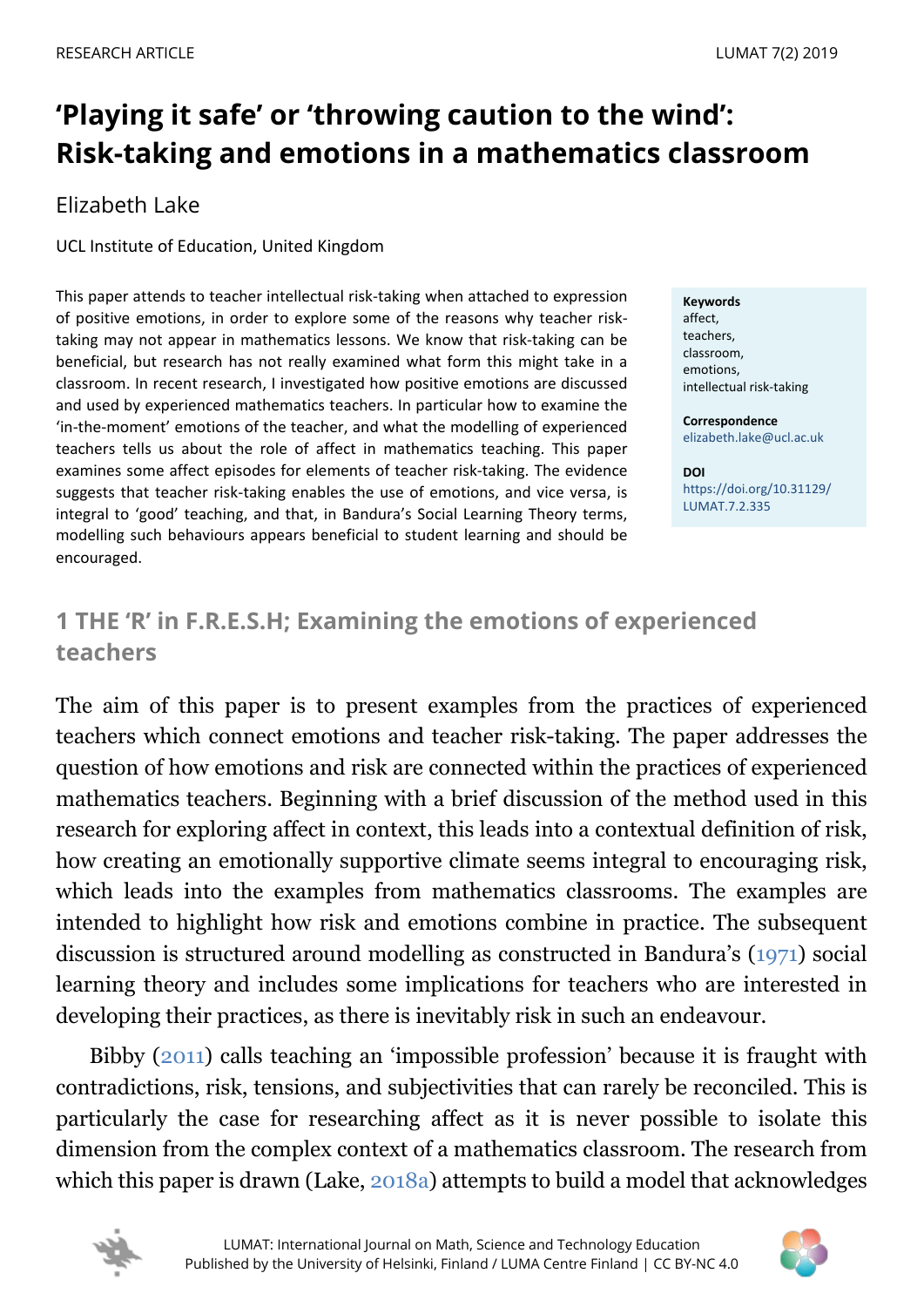such social complexity from a socio-cultural perspective; that learning is primarily through teacher modelling (Bandura, [1971\)](#page-13-0). This implies that the degree of risk taking modelled by a teacher will have an effect on the degree of risk taking by students.

One way to consider positive emotional expression is as a mechanism to support student approach behaviours (Linnenbrink & Pintrich, [2004\)](#page-13-0), a definition which draws attention to the differing and unique intentions of the teacher, and recognises that emotions only have transitory existence through social interaction, exist in order to meet a desired goal, and are confined by a patterned and repetitive place (such as a classroom) which provides limiting conditions for the appropriateness of an emotion (Mottet & Beebe, [2002\)](#page-13-0).

The determination of risk by a teacher is one reason why positive emotions may not always be utilised fully whilst teaching, a point rarely explored in relation to teacher affect. Yet, in context,

> "Schools have traditionally been intellectually stifling, controlling environments that are highly resistant to risk taking and change. […] It is within these environments that teachers and administrators are asked (and often mandated) to risk changing classroom and school practices." (Ponticell, [2003,](#page-13-0) p.6).

Risk-taking is defined here as the degree of willingness to engage in an activity when the outcome is uncertain, which inevitably has an emotional dimension. Behaviours are considered risky when there is a chance of undesirable consequences. Assessing risk is an exercise of judgement, conscious or intuitive, which forms a subjective assessment based on context, willingness and predisposition, drawing from options defined by experience and an assessment of likely outcome (cost/benefit). But for teachers, they also assess for self and students simultaneously. According to Clifford [\(1991\)](#page-13-0), these risks constitute a special class called intellectual risk-taking (IRT) which is engaging in adaptive learning behaviours (sharing tentative ideas, asking questions, attempting to do and learn new things). Although Clifford considers IRT for students, the model also applies to teachers. Engagement in IRT places the learner, or in this case the teacher, at risk of making mistakes or appearing less competent than others. The definition implies that teachers would define risk-taking in teaching as trying out, most likely spontaneously, something new or unfamiliar, potentially out of their usual comfort zone, and at least different.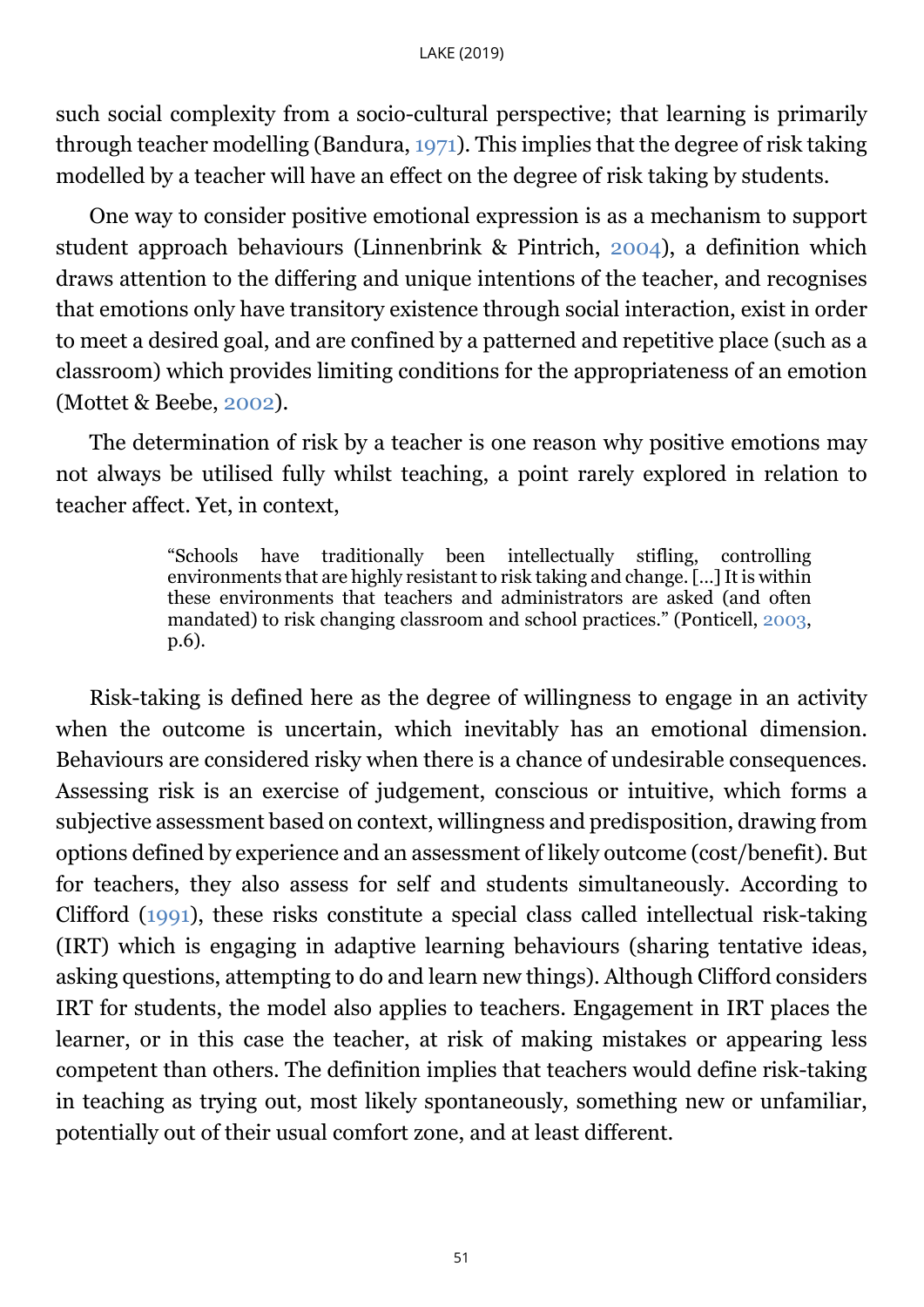There is research that suggests a teacher taking risks whilst teaching is essential to develop 'good' teaching, and further, that modelling of this form of risk-taking is essential for learning. For example, Dweck [\(2000\)](#page-13-0) suggests that encouraging children to enjoy challenges, which frequently involves risk, could increase their persistence and learning abilities. Palmer, Johansson, and Karlsson [\(2016\)](#page-13-0) when looking at competencies that support entrepreneurship identify six competencies; creativity, the ability to take responsibility, the ability to take initiative, tolerance for ambiguity, courage and the ability to collaborate. They suggest that adapting teaching to support developing these competencies in students requires teachers to take risks.

Psychology researchers suggest there are three affective elements essential to assessing the degree of risk. These are potential loss, the significance of the loss, and uncertainty (Yates & Stone, [1992\)](#page-13-0). Although Ponticell [\(2003\)](#page-13-0) suggests that this model is inadequate, that "Constructs of emotion and gain, which appeared to be embedded in loss and significance of loss, need further identification and study" (p. 5). Yet risktaking in a social context, such as a classroom, is different again, as status then becomes significant, especially for a teacher within the classroom power structure. The risk potentially becomes greater as it is for both self and others. However, emotions can be used to manage risk-taking appearing in the form of vulnerability as 'a state subject to emotions' (Kelchtermans, [2005\)](#page-13-0). Emotions can address perceived threats, and effect resistance or subversion if required. This emotional response may be more apparent when constant reconstruction is, in Zembylas [\(2005\)](#page-13-0) terms, more contingent and fragile. Indeed, seeking risk-taking is itself a motivator. Bullough [\(2005\)](#page-13-0) when discussing management of risk within the vulnerabilities of a teaching role, suggests, "Some teachers seek to make themselves invulnerable, immune to the possibility of failing, whilst others seem to enjoy risking self" (p.23). Kelchtermans [\(2005\)](#page-13-0) adds that because vulnerability enables a pedagogical relationship, then it enables joy too, and should be embraced, not contained.

There is much literature about creating an appropriate climate for learning. For example, Sharma  $(2015)$ , when writing of promoting risk-taking for students, comments that, "Indeed, to learn and grow people must take risks, but most people will not take risks in an emotionally unsafe environment" (p.290), and a climate that supports risk-taking appears to be crucial for a social-constructivist approach. However, a teacher modelling risk-taking to the students must be a powerful driver for developing students to take intellectual risks in their learning. This paper reports on the outcome of revisiting the study observation and interview data to examine what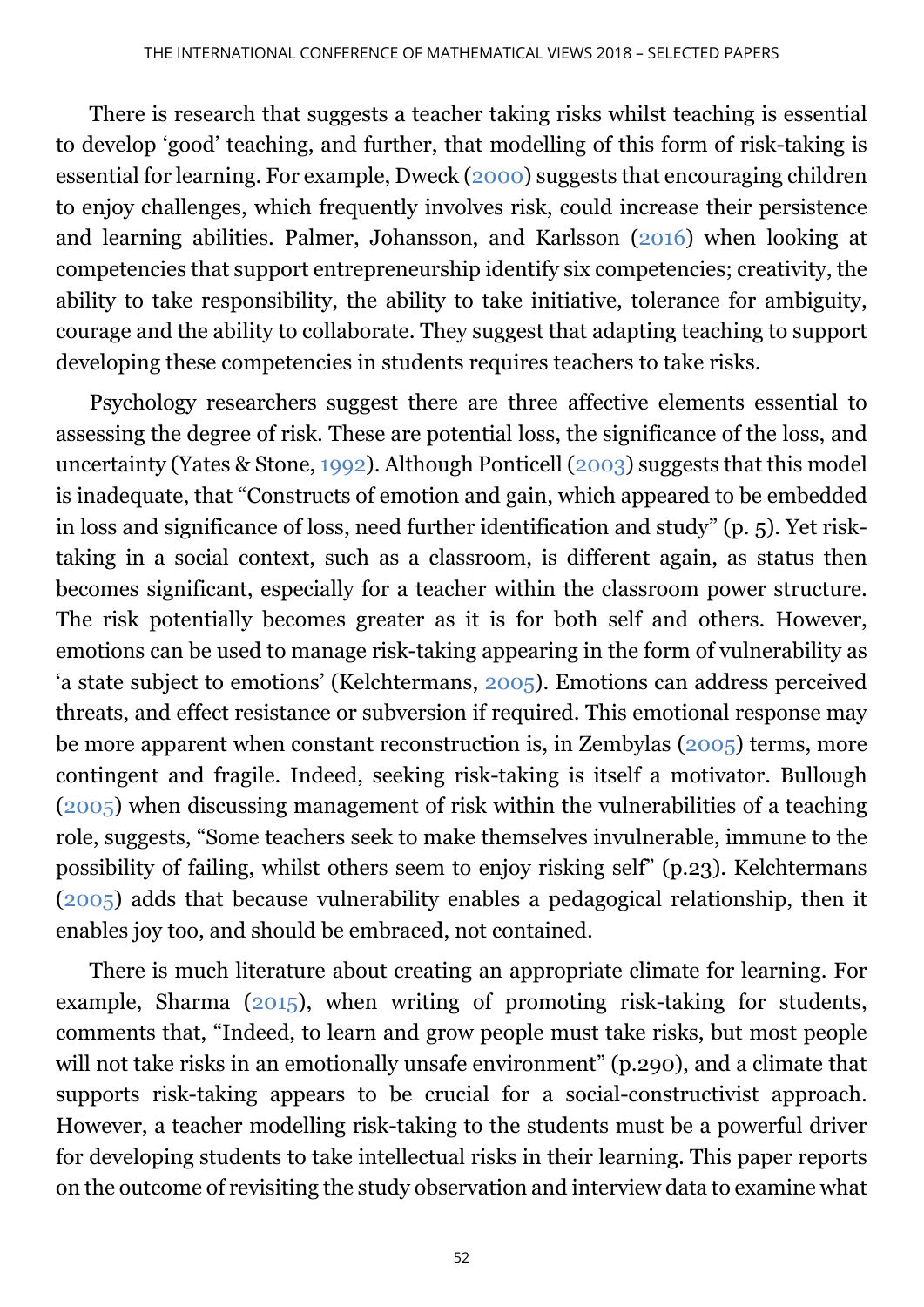risks the participant teachers took, and what implications can be drawn. This builds on previous work exploring how an experienced teacher models and manages error (Lake, [2017\)](#page-13-0). For example, if criticism is perceived as a likely outcome of error, then students may become risk averse. This suggests that how a teacher views risk, and their degree of willingness to engage in risk-taking or risk-averse behaviours is important.

To summarise, the examination of the data included in this paper assumes that Bandura's [\(1971\)](#page-13-0) modelling within SLT is crucial for learning. A key attraction of the theory is the attention given to the role of modelling as a social dimension, where mimicry and synchronisation guide learning. Bandura suggests that where complex sets appear (as in a mathematics classroom), new behaviours are best learnt through social cues, which is integral to modelling. The risks, if any, that the teachers take will be described, and how these relate to emotions. In order to exemplify the degree of willingness, three different yet experienced teachers will be considered in turn.

#### <span id="page-3-0"></span>**1.1 Source of the data**

Eight secondary school mathematics teachers, from Norfolk (UK) participated in the wider research and were visited up to three times. Data collection consisted of three stages; career storytelling, one or more classroom observations and measurement of galvanic skin response (GSR), (used to roughly indicate internal emotions), and each lesson was followed by discussion meetings using video stimulated recall. The fourphase analysis process identified episodes in the transcripts and video records that centred on interactions with an affective interpretation, especially external affective expressions. These data were then used to produce connections and any repeating strong affective themes. The analysis used Goldin et al.'s [\(2011\)](#page-13-0) Engagement Structures combined with Positioning Theory (Harré & van Langenhove, [1999\)](#page-13-0), which resulted in a series of four discussions; self, play, modelling, and storytelling, since expressions of positive emotions frequently appeared in conjunction with all four categories. These included teacher enjoyment at recall of episodes of teaching within interviews, class laughter when teachers were being playful, and examples of teachers modelling enjoying engaging with mathematics. Additionally, characteristics of excitement were seen, such as when teachers used storytelling, either to emphasise the mathematics, or to change the rhythm of the lesson.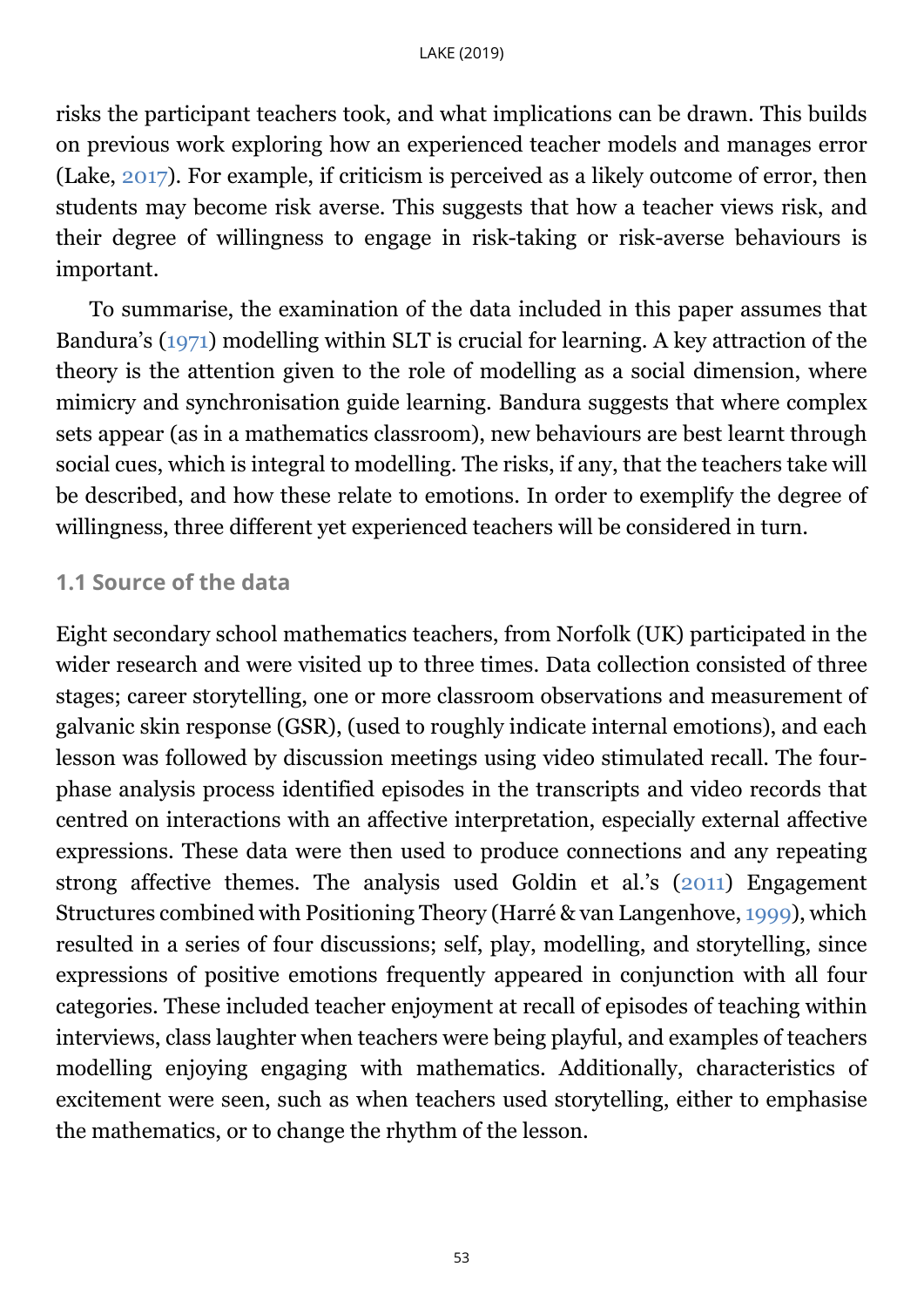In what follows, I draw from these data to illustrate the varying degree of risk in the choices made by the teachers. The episodes are described before examining the place of risk-taking for the teachers in the study. The examples are from the classes of experienced secondary school teachers who are working from a solid base of tried and tested practices that are inseparable from other classroom practices that affect learning. The participants were aware that my research explores teacher emotions, and within the context of normal classroom practice. There was minimal risk identified from participation such as embarrassment or loss of trust. No actual names were used, and all the data was kept anonymous. There was no compulsion to participate, even if line managers gave consent, and the voluntary nature was made clear to participants both verbally and in writing.

The wider study (Lake, [2018a\)](#page-13-0), through discussion of the roles of self, play, modelling, and, storytelling, concludes with the idea of F.R.E.S.H. The idea that the affective dimension of experienced teachers in action is centred on five key elements: Focus (where teacher intensity determines what is important in mathematics), Risk (the component that is discussed in this paper), Experimentation and modelling (which includes the roles of emotions within novelty and deviation), Shift and transition (positive emotions and change), and High intensity (stronger emotion use at critical moments).

The episodes discussed below were selected from lessons where shared laughter or banter, as exemplar of expression of positive emotion, were visible to an observer. There was no intention to assess the teachers or to judge their ability to engage their students other than as observed and the following offers a variety of examples to illustrate how and where risk may be located in teaching.

## <span id="page-4-0"></span>**1.2 Episodes of risk-taking and emotions in mathematics classrooms**

The episodes are from three teachers who at the time of the data collection taught classes from year 7 (age 11) to year 11. Helen, Freddie and Adam (pseudonyms) provide a spectrum of risk-taking across the participants; a spectrum from avoidance of risk to what might be deemed active seeking of risk. To provide some context, Helen has had a varied career path, having also taught primary and her degree is in accountancy. She has a secondary PGCE in mathematics. She has taught in various schools and has been teaching for 14 years, across the 11 to 16 age group in mathematics. She is now a classroom teacher in a well-regarded rural school. Adam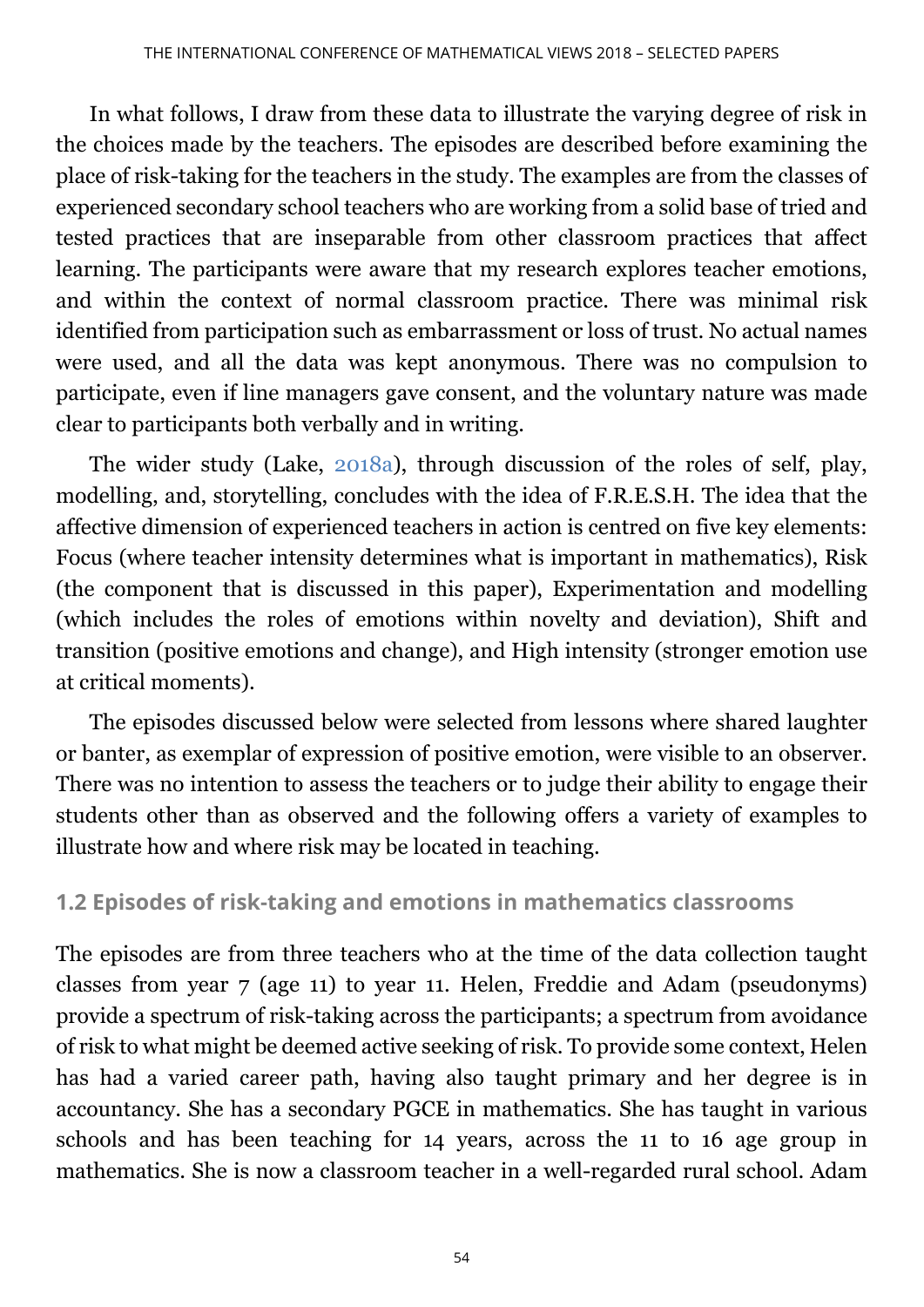is a head of department and had been teaching eight years. He pursued a different career after qualifying, before returning to teaching and moving into his current role. Freddie teaches in a larger urban school. The data was collected during his fourth year of teaching, when he had recently taken on additional pastoral role. His degree is in mathematics and physics. He has a secondary PGCE in mathematics and teaches ages 11 to 18.

Helen presented as a cheerful and dedicated teacher. In interview, she told of choosing mathematics because she enjoyed it at school. The discussion on both occasions was dominated by discussing individual students and the place of exams within mathematics teaching. For Helen, there was no evidence in any observed lessons of engagement in risk-taking. For example, she used a game as a teaching tool to offer variety. The introduced activity was groups of students solving mathematics problems, rewarded by points, as part of the preparation for a forthcoming exam. The teacher gave instructions, positioned within the interactions as rule setter, as for some board games. This activity was a teaching tool, intended to alter pace and was not considered as risk-taking by Helen or myself-as-observer, partially as the primary purpose was product orientated; it was a game designed to directly support exam success. Helen, established in the wider study as a strategic, outcome orientated teacher, seemed to see risk in play when exam results were at stake, when playing becomes time wasting, she said in interview after the lesson,

> "…we are coming up towards a test … you kind of want to make every second really focussed and really count, and really relevant and really going to help them with that test rather than perhaps being a bit more exploratory and a bit more outside the curriculum, outside the box."

Helen's selected position was as judge and adjudicator for the game, rather than as participant. The adopted position enabled her to monitor behaviour and offered variety with little perceived risk in terms of behaviour management. This view is supported by what she says in interview, about being able, as a teacher, to play with the curriculum,

> "I like doing games. I am quite a fan of games. I do sort of an auction activity where kids bid for equipment and they have to do a task. I quite enjoy doing that..."

Moving on to the next teacher, we get a sense of how Adam sees his role and a sense of his personality from how he talked in interview,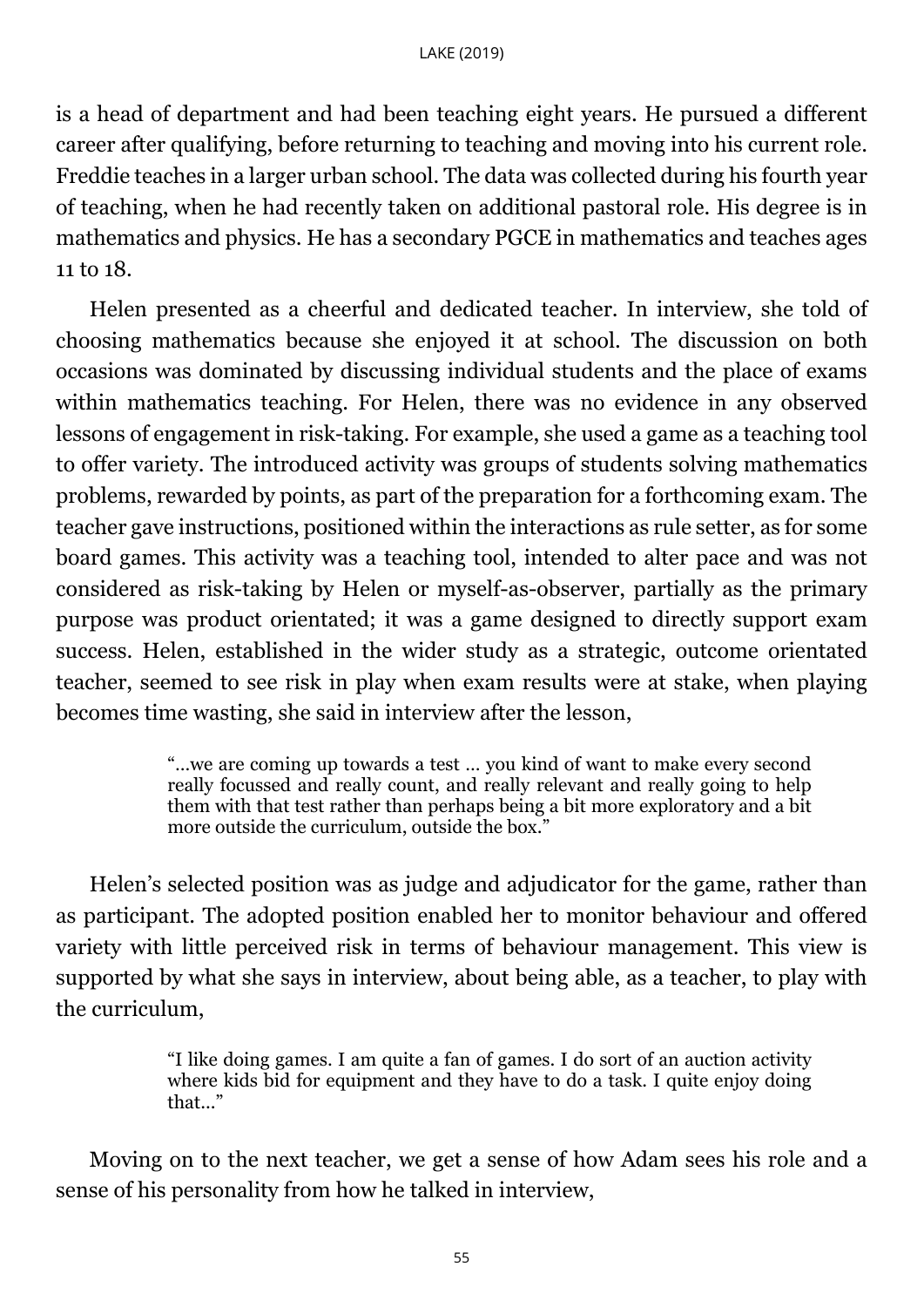"But then, as I was growing up it was like, I don't actually want to be an accountant as I perceived it as being a bit boring. Well, what do they do, they just play with numbers all day... um [Indicating disbelief?]. So, I didn't really think about what I wanted to do. I wanted to be like a policeman or a fireman. Then...I didn't really think about it until I was older. Then at school I was always just good at maths and that was it. I used to help students with their homework in the mornings, on the bus, in payment, [laughs] give me like a can of coke or a chocolate bar and I'd help them with their maths homework."

One might assume from this quote that he wishes to avoid boredom, and hence suppose that he is likely to be open to risk-taking. In the selected episode, Adam engaged in a foolish scenario about a shepherd counting his sheep, as a means to attend to the natural numbers. Once he had selected a student to be a shepherd, the class inevitably began to bleat.

> "(Baa) Mark just... can you check all your sheep? (Baa) Can you do...? [Pointing to each one gesture] …count the sheep. Alright." [Teacher writes the counting numbers on the board, there was some laughter and inaudible banter at this point, humorously suggesting that the counting was difficult for Mark]

Adam could have made himself shepherd, with a different relational impact, and potentially less risk, but this raises the question as to whether the affective impact would be less. He said afterwards,

> "I don't usually have to kind of settle them, but him and M, the other student, they are both kind of on the cusp of being... dodgy characters in the school... [...] I've never got anyone to actually get out of their seat and actually be a shepherd. But he just seemed to be 'Alright, I'll do that', [laughs] So that's really quite a... a better way of explaining it than before, and I'll probably use that again. I like that. "

Teachers also experience boredom. There is some evidence which suggests that risky activities can counter boredom (Mandler, [1984\)](#page-13-0). This is perhaps illustrated by Freddie. Prior to the observed lesson he said,

> "I wanted to be a really, really good teacher. Um... and... ... I like pushing myself, um... and I think, like I try and become a better teacher. I try and do new things in the classroom "

In the selected episode, Freddie included himself in a face measuring activity, when he could, as is common, have monitored the student activity. Instead, he allowed students to measure his face, and to record his data to compare with a perfect face using golden ratios. He was however engaged in modelling what he wanted the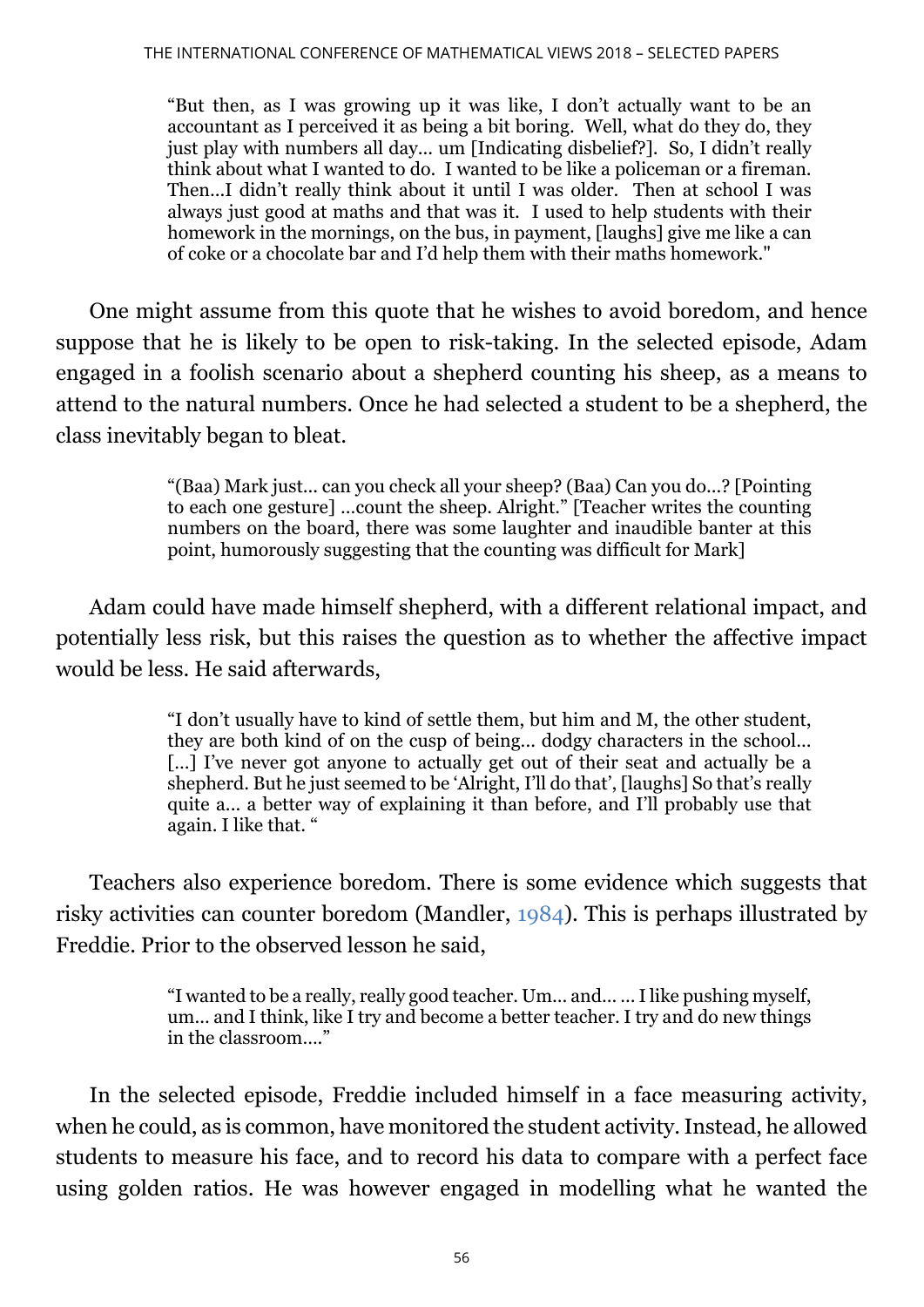students to be doing. This is a risky action as it potentially allows non-engagement for the rest of the class as some measurements involved covering his eyes with a ruler. However, his reward for this risk may have been the reduction of distance between teacher and students, even though, as he comments afterwards, he felt like "a plum". As he says afterwards,

> "And I sort of... and looking at... I knew I was about to talk about the Golden ratio, I thought that... I always find that um... I didn't want people to feel bad if their ratios were different to the Golden ratio so I kind of wanted to use myself as an example, to say it doesn't matter. Like if they could see my measurements up on the board, then it's sort of... and the fact that I don't care […] So I thought that tied in very well together, if I have my measurements on the board then it's like I'm part of them. So, I can discuss with them rather than just… I think it just brings us more onto sort of an equal playing field, so we can sort of discuss it. Like 'I've got my results, you've got your results, how did you do? 'Oh, my ears are a bit off proportion' or something like that. […] I was also trying to keep an eye that there wasn't anyone hitting each other with rulers or anything else."

## <span id="page-7-0"></span>**2 Considering willingness to engage in risk**

This section considers what can be learnt from the risk-taking in the classrooms of these teachers and in particular both willingness and what competencies (Palmer et al., [2014\)](#page-13-0) are being modelled by the teachers in each example.

From interview, we know that Helen had poor behavioural management experiences in former schools,

> "I was still a teacher ten years into my profession, but I really had some struggles, I really struggled with some of my classes because they were so difficult, we had windows smashed and I was kicked by a pupil."

It is reasonable to assume such experiences would increase her awareness that showing emotions in class has associated risk, thus perhaps forming a block to risktaking in the classroom, and hence to expressing positive emotions. As for humour, "We learn by experience whether or not it [humour] is a tactic we can use effectively" (Ziv, [2010,](#page-13-0) p.12). In the lesson, Helen followed common procedures associated with the role of a teacher. There is security for teachers from teaching mathematics in a textbook form, as balance is not then risked by experiment; doing different. The balance in Helen's case lies between assessment requirements (upon which the students, and hence the teacher, are judged 'good' or not), and individual needs (school mathematics is not only for assessment).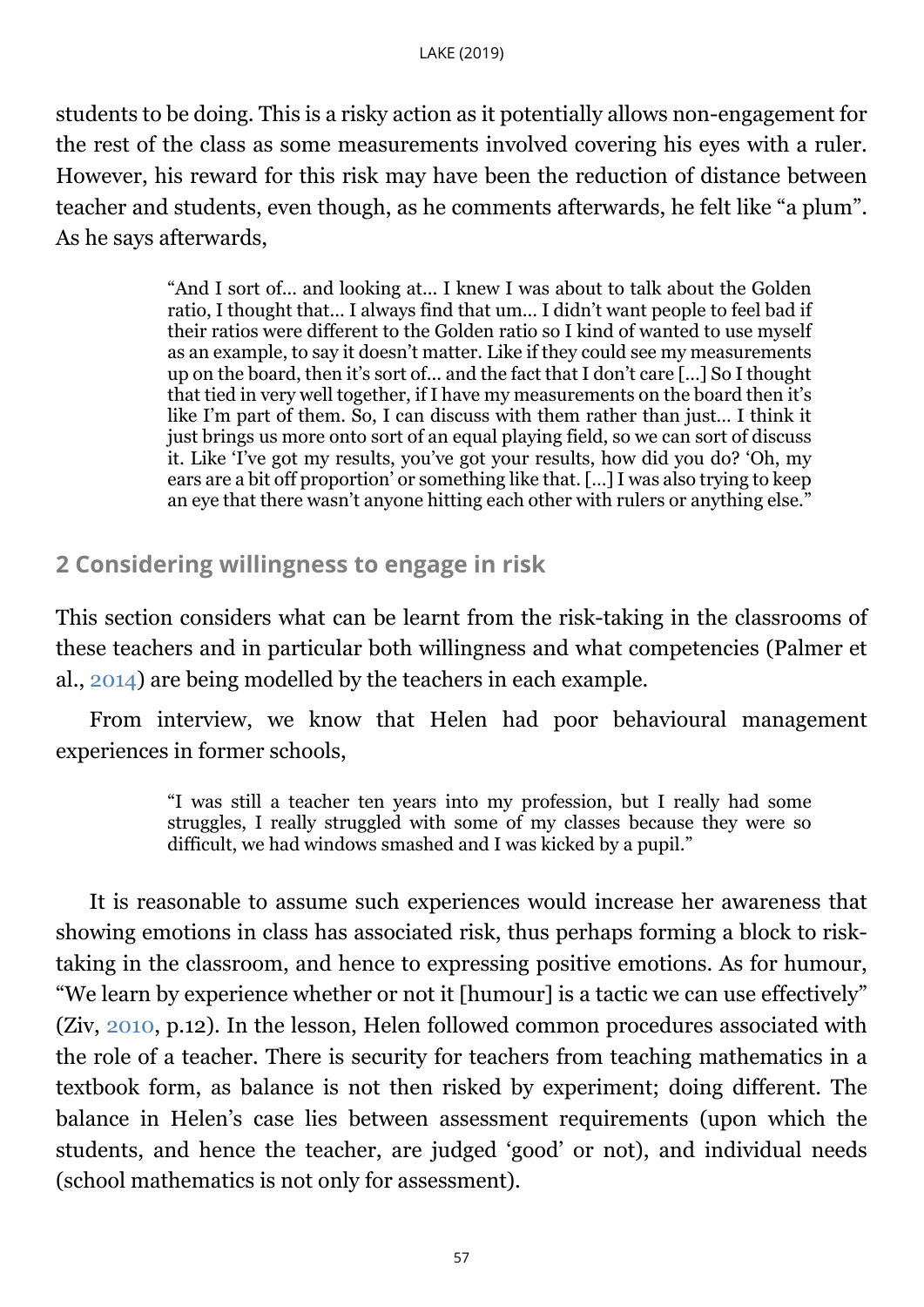There is little evidence of the competency of creativity in this example, as she related through a story from her first year of teaching,

> "I also realised that I just needed to be one step ahead of them, rather than know the whole syllabus inside out. But what I did do in preparation was I went through the whole textbook in the summer holidays, so I did every single question in the textbook, just to reassure myself that I could actually do this… and teach this."

There is security in a choice such as this, as such knowledge can reduce risk, although without tolerance for ambiguity. In the observed lesson she attended to behaviour, with little responsibility or autonomy given to the students.

For Adam, there is a high degree of risk involved in creating the spontaneous scenario. There is a degree of vulnerability involved, as engaging in such playfulness involves revealing self. In the episode, Adam required a degree of confidence so that the older students would not think it silly or childish to become sheep in their mathematics lesson. This implies that to engage fully in risky behaviour, a teacher needs a perception of some reward for the endeavour. Adam also has to carefully judge how far to go before returning to the task, so it requires careful management too, which is an important characteristic of experience.

Looking foolish in front of students is not the only risk. European culture is one where childishness can be a criticism, so teachers also risk criticism of neoteny (behaving in a childish way), as Adam does in the episode above, but in a negative sense. Yet Brown [\(2008\)](#page-13-0) suggests that humans are adaptable in terms of problem solving just because they are among the most neotenous species on Earth; that when an activity becomes habitual, and therefore easy, the risk reduces. An implication for these experienced teachers is that they need to continually engage in reflexive repositioning. They need to be willing to keep making the game different to maintain the risk and reward balance; an ideal 50% balance (Clifford, [1991\)](#page-13-0). This suggests a motivation for Adam to create the sheep scenario, which modelled creativity for the students. Whilst his experience enabled him to balance a further risk, that whilst engaging in extended scenarios that give students autonomy, a teacher must manage behaviour carefully, as these may seem to students to be a relinquishment of expected routines; students might easily lose sight of any mathematical purposes. It takes courage to do this.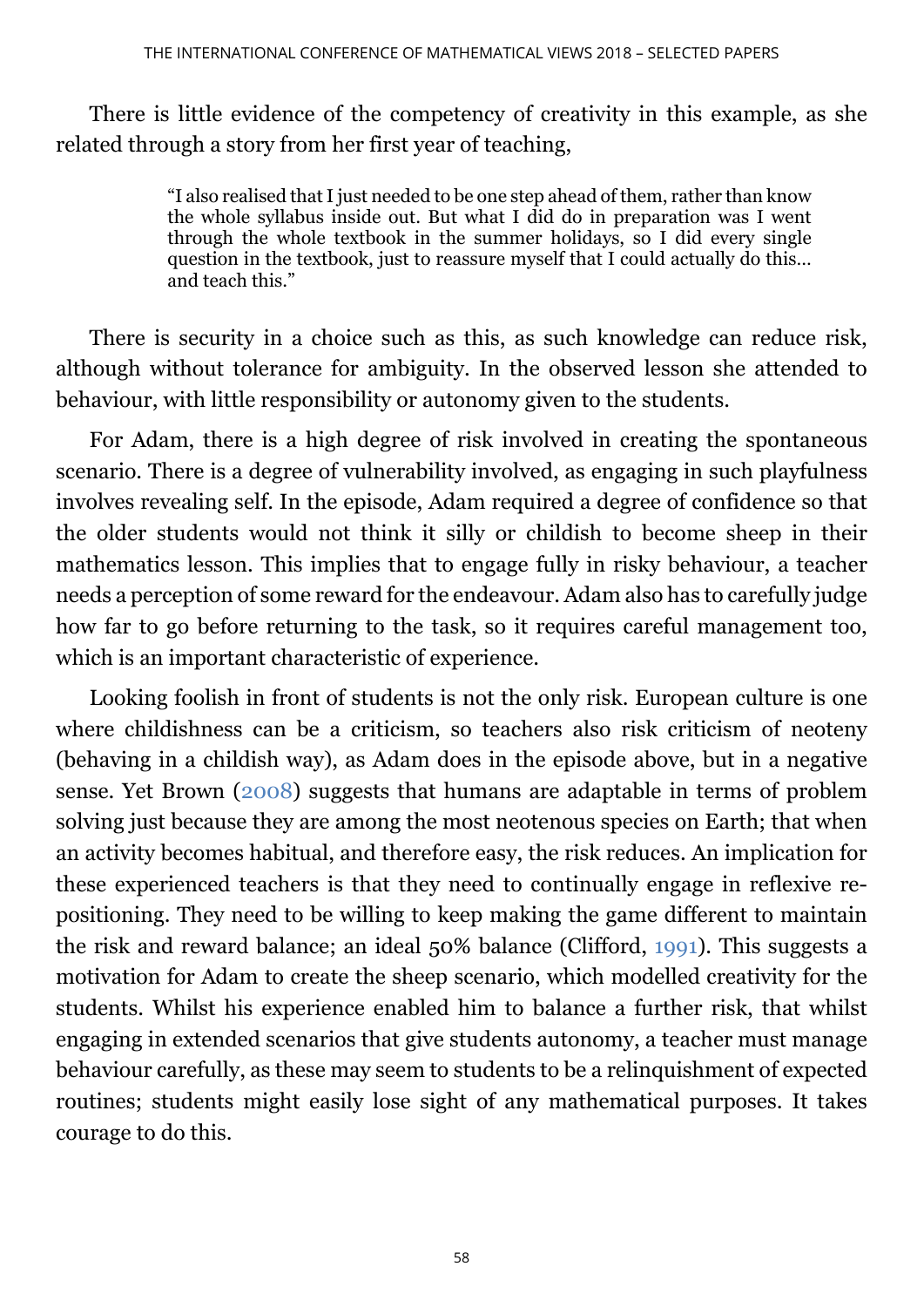Freddie actively sought risk, as he says, he liked pushing himself to do new things. The risk he took in placing himself in the role of participating student in the activity is significant. The shift in the power relationship, "like I'm part of them", created by this choice is notable, as, if repeated, this type of inclusion potentially creates a safe environment, a 'riskable classroom' (Kellermeier, [1996\)](#page-13-0). It also allows development of autonomous students. Freddie also seemed to be motivated by care for the emotional needs of the students, that he did not want them to feel 'bad'. Such choices do however change the teacher role and the usual boundaries, a risky move perhaps, but one which indicates the competency of courage (Palmer et al., [2014\)](#page-13-0). He is assuredly stepping into a situation in which he is not fully comfortable in order to model collaborative learning.

## <span id="page-9-0"></span>**2.1 The place of roles and boundaries**

On occasion, a teacher might be challenged in an unacceptable way, especially if the rules are ill-defined. In the lessons where the teachers were seemingly taking risks, such as Freddie and Adam, it was notable that this was in combination with strong ground rules, and expectations that were frequently reinforced. This suggests risktaking teachers know from experience the importance of clearly defining the boundaries within which risks, in the form of changing the rules, might be taken. For example, they might model playfulness, as Adam does, in conjunction with engendering potentially controversial situations through use of questions, or through creating surprising connections or revelations. This may require abandoning some of the expected roles of a teacher, which again is potentially risky. Yet Goffman [\(1997\)](#page-13-0) suggests that when some expected roles have been abandoned, there may be less potential for conflict between teacher and students, with a potentially beneficial impact on student learning and engagement. A teacher can choose to be creative or to digress from expected role norms. In doing so, they need to accept any associated risk and associated vulnerability, and any associated emotions.

## <span id="page-9-1"></span>**2.2 Risk-taking and emotions**

Prior experiences may have shown the participant teachers whether risk-taking is a successful stratagem, and implies that, if shown to be successful and that if they are willing to accept the risk of failure, then they can expect enjoyment. The wider study suggests some teachers appear to continually seek freshness, fluidly re-positioning to generate and support positive learning, in order to respond to student needs and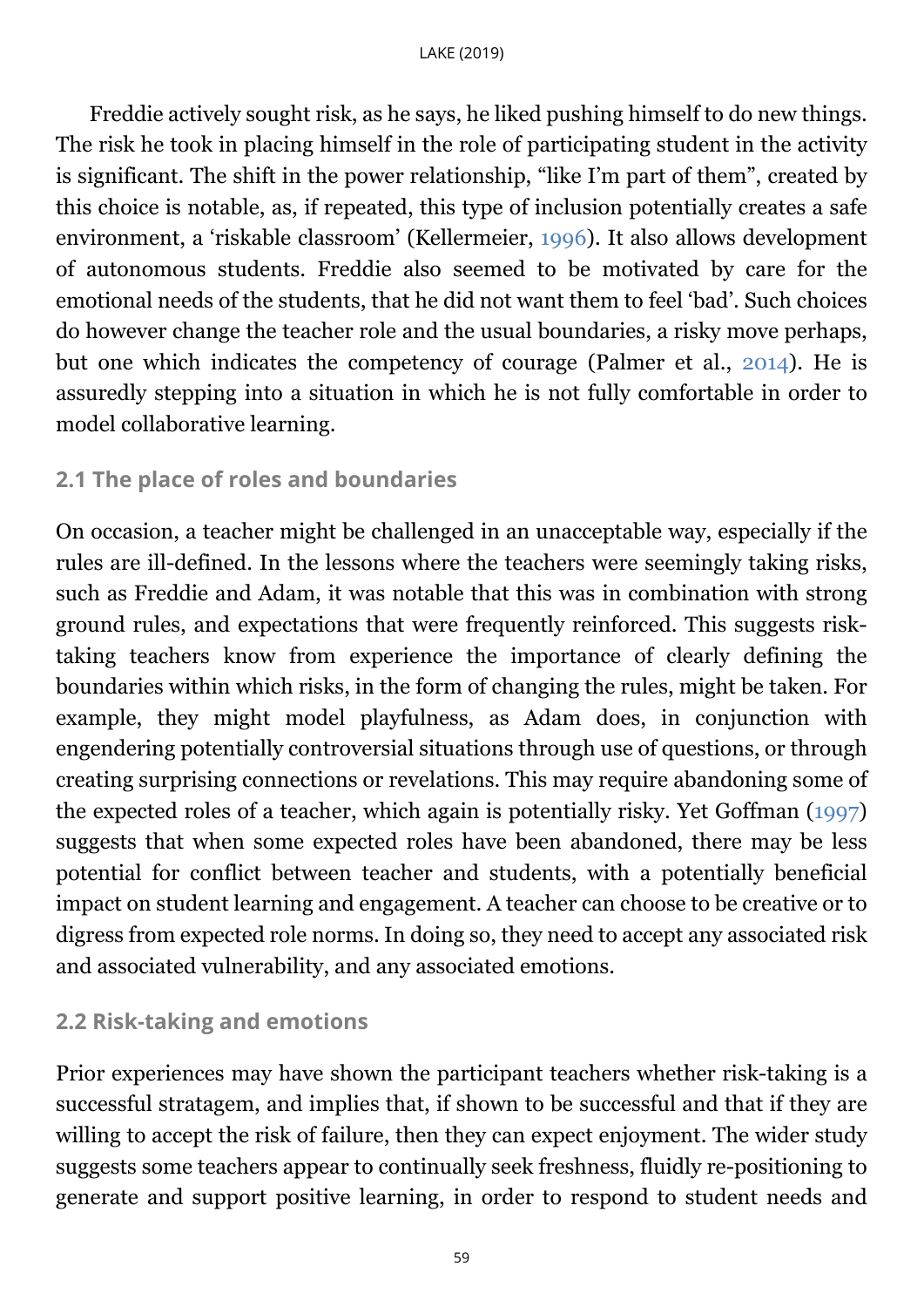engage them in learning. It may be that a self-aware and reflective teacher seeks different ways to gratify and entertain both the students and themselves. The expression of positive emotions evoked by anticipation of enjoyment is likely to make the risk-taking successful; students can see this modelling and expectation (one of Bandura's [\(1971\)](#page-13-0) elements of learning via vicarious experiences) and may respond positively.

Classroom management includes assessing the balance between losing control and safety in the familiar. Judging how much risk-taking is appropriate is challenging for teachers. Teachers are open to student, parent, and institutional judgements, whilst playfulness includes potential criticism of neoteny, in a negative sense. Other judgments include assessing the likelihood of rejection by students, for whom perhaps playfulness is either not the norm, or who only see such behaviours as an opportunity to push limits. Teachers function within systems of rules for behaviours and may perceive taking risk averse choices as reducing the likelihood of external criticism because these rules are not broken. For example, the duty within the role is to meet curriculum requirements, usually in the form of examination success, as illustrated by Helen. Within these constraints are individual dispositions, whilst, within what is already often an effortful role, using positive emotion requires intensity, and hence effort. Further, it takes energy to put oneself 'out there'. For example, to attempt humour, which will not necessarily be accepted, means there is vulnerability too, as experiencing the rejection of attempts is painful to an individual. In a mathematics classroom, the existing norms may not be conducive to the use of positive emotions. If used unsuccessfully, teachers may not repeat, and may withdraw further attempts, as it seems to be perfectly possible to teach mathematics without any emotional displays, either positive or negative. Similarly, in the UK, teachers are frequently externally assessed, so the connection between joyfulness and teaching (such as Adam's neoteny), and the essential creativity to engage in the action of play, might disappear through too much criticism from self or external judgements.

A further role of positive emotions in regard to risk-taking has emerged from the criteria for storytelling (Lake, [2018b\)](#page-13-0), as storytelling includes a degree of removal from real-life which reduces risk and potential anxiety (as not 'real') for both teacher and students. Similarly, Perry and Dockett [\(2007\)](#page-13-0) suggest that in childhood, many early mathematical understandings that create meaning are formed through play. They emphasise the role of play in creating situations supportive of innovation, risktaking, and problem solving. Separation from reality creates a safe place for risk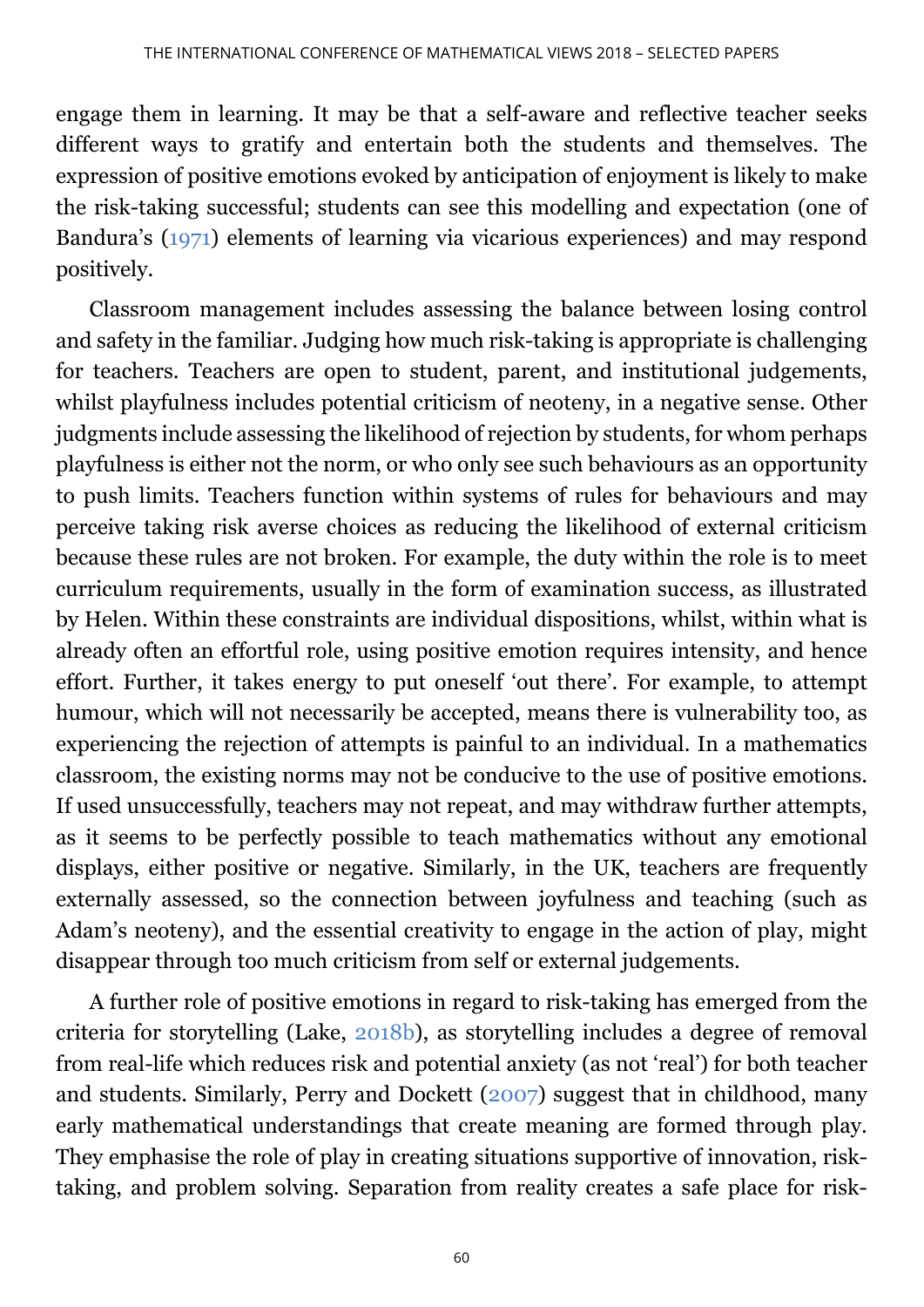<span id="page-11-0"></span>taking or developing curiosity, by supporting a reduction of potential shame or embarrassment, and for predictive exploration into uncertainties.

Used well, positive emotions, which are more than humour as discussed by Ziv [\(2010\)](#page-13-0), do not endanger a teacher's authoritative position, and hence reduce risk,

> "Part of the pleasure that is created by every humorous message stem from the awareness that "this is not for real." This awareness offers a respectable way out of expressions or actions that threaten the group. If these were taken seriously, punishment or rejection would follow, but when exactly the same message is conveyed humorously, it is more easily withdrawn. It is enough to say, "But I didn't mean it seriously," and the threat is removed." (p.13).

Further, Morreall [\(1983\)](#page-13-0) suggests laughter is indicative of security for group members, and conflict becomes unlikely. The implication is that teachers who use positive emotions can safely engage in teaching and learning without threat to selfesteem or status in that place and time, and indeed this suggests positive emotion use is an effective means of social management applicable to a mathematics classroom. Yet each teacher needs to assess how much risk-taking to incorporate for themselves, and to come to find the pleasures, playfulness, stories, and modelling of enjoyment of mathematics (Lake, 2018a) at unique and appropriate points in their teaching career.

The role of positive emotions within pushing boundaries as part of experiment acts to cushion and even functions (as suggested by Ziv [\(2010\)](#page-13-0) for humour) to stretch the important skill of adaptability within a mathematics classroom, stretching the boundaries of what is possible before "irreversible sanctions kick in" (p.13). A teacher can model pushing boundaries as supportive of learning mathematics, or model risktaking on the part of students. Students can imitate teacher actions, such as their use of positive emotions, and mimic behaviours seen as successful on the part of the teacher, ideally as 'thoughtful imitation' (Sfard, [2007,](#page-13-0) p.610). There is some bias in the data, as a position of adopting risk averse choices in teaching, and hence reducing risk in the form of unpredictability (Sutton & Wheatley, [2003\)](#page-13-0), is likely to be common. This view of mathematics teaching did not appear often in the study, as such teachers would be unlikely to risk being 'discovered' (in what might be perceived as a form of duplicity) through observation, and hence are less likely to engage in emotion research. This is purely supposition perhaps, but likely, and a limitation of the data.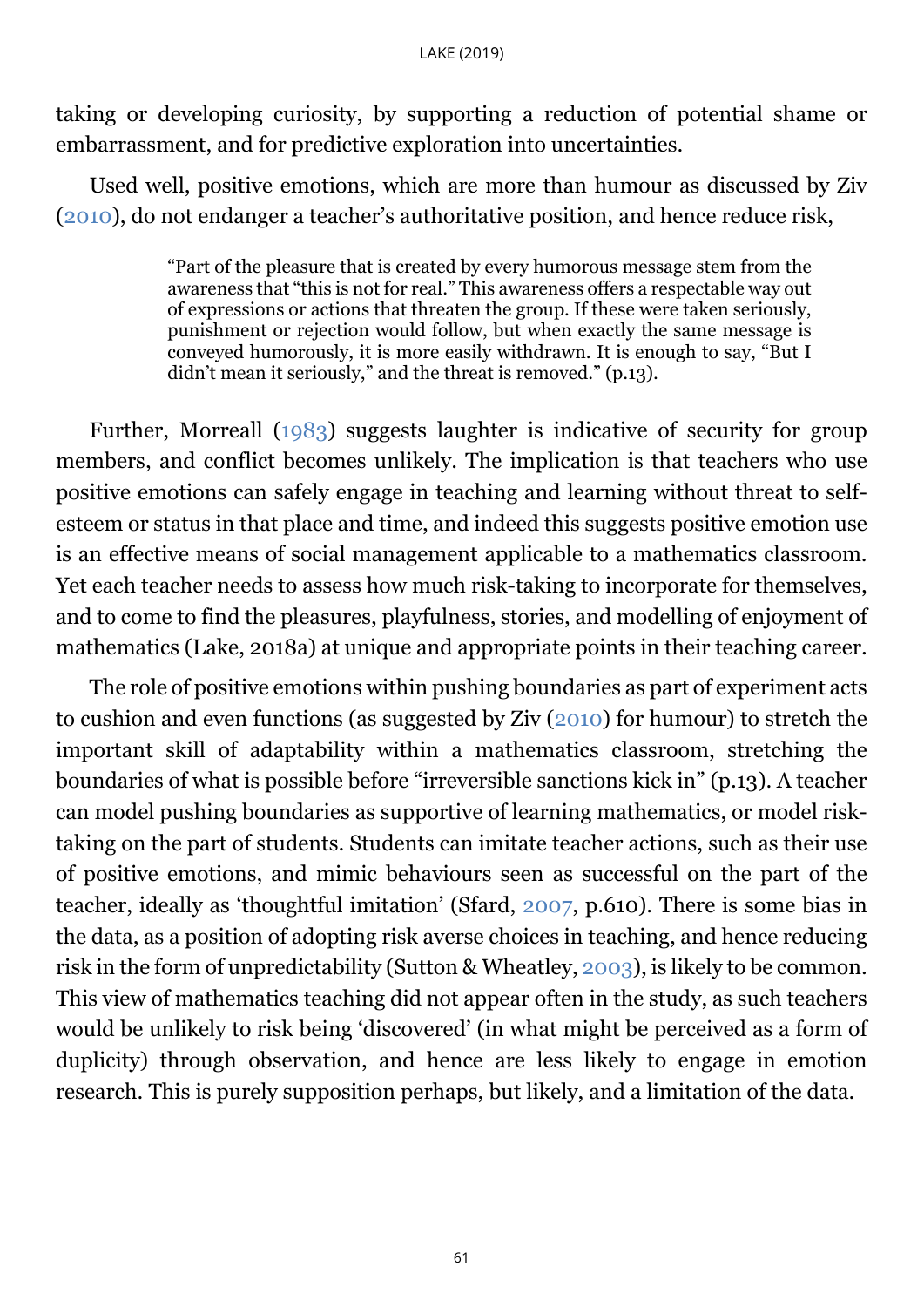## **2.3 Risks in a system not built for it? Barriers, both professional and personal**

This summary highlights some reasons why not all the participant teachers used positive emotions combined with risk-taking in their teaching of mathematics. Any teacher should be careful how positive emotions are used for several reasons, as there are perceived threats and risks involved. I have explored through the above examples how participant teachers that use positive emotions allay such risks, or at least manage them.

There are counter positions to many of the positions taken by the participant teachers. For example, if current practices are considered sufficient, for a risk averse teacher, the motivation for change is limited. Within managing behaviour for learning, handing over control to students is often seen as risky behaviour, especially as this potentially leaves a teacher open to criticism. The main reasons may be based within perceptions of discomfort or lack of confidence, in expecting chaos, so that the perceived risk outweighs perceptions of benefit.

Knowledge about the effect of experienced teachers can be used to support new entrants to the profession, a high-risk point because of the changing role. The participant teachers in this study are experienced and secure in their classrooms, and their perceived risk from external factors is perhaps less than for a new teacher. In future research, I would like to explore what moved these experienced teachers out of their 'comfort zone', where and when they pushed their limits, and importantly, what made them willing to do so. This has implications for teacher retention, as characteristic of all the participant teachers was a commitment to, and satisfaction from their role (Lake, [2015\)](#page-13-0). It is worth noting that "By comparing preferences of new teachers with those entering other professions, we find that individuals choosing to teach are significantly more risk averse" (Bowen et al., [2014\)](#page-13-0). This is important, as, if we are seeing risky practices within ordinary lessons of experienced teachers, then this implies that teachers become more risk-taking as their confidence develops and they move towards becoming better teachers. Yet the constraints remain. As Clifford [\(1991\)](#page-13-0) said, "there is a real possibility that we are too culturally addicted to success to sell students on the notion of moderate intellectual risk-taking and too convinced that learning is inherently aversive to create exciting, enticing, and enjoyable risk-taking conditions" (p.274).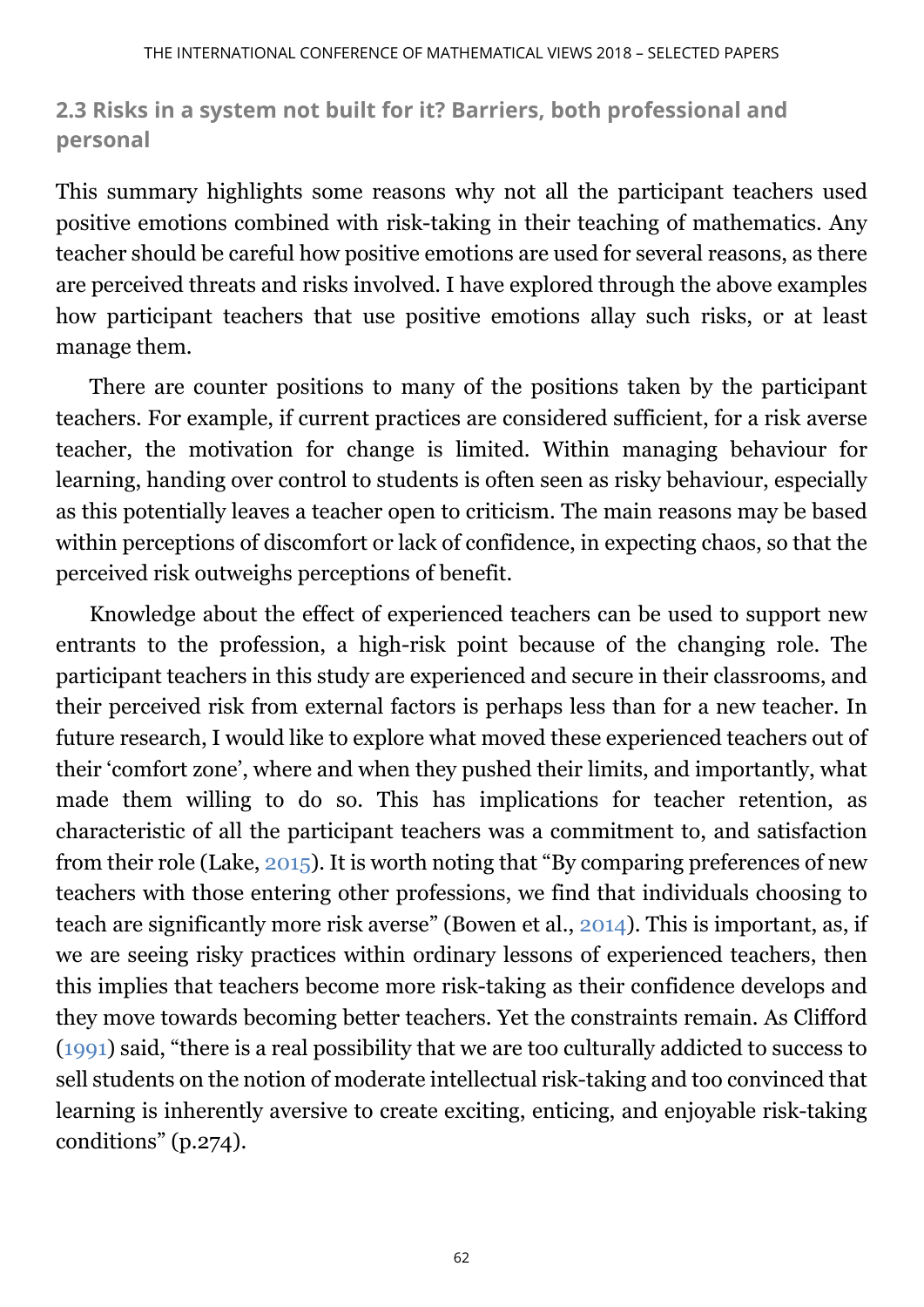The challenge then becomes how to support and encourage teachers through the transition from trainees to experienced, and if considered desirable, more risk-taking teachers. The literature suggests that teachers should engage in risk-taking as beneficial for student learning, these episodes show that doing this in context is complicated, diverse and demanding of emotions, which means the accounts raise yet more questions about what it means to be a 'good' engaging teacher.

#### **Acknowledgements**

Grateful thanks to my former PhD supervisor, Professor Nardi. Also, thanks to my colleagues at UCL IOE, who have listened patiently to many iterations.

#### <span id="page-13-0"></span>**References**

- Bandura, A. [\(1971\)](#page-0-0). *Social learning theory*. New York, NY: General Learning Press.
- Bibby, T. J. [\(2011\)](#page-0-0). *Education - An 'impossible profession'? Psychoanalytic explorations of learning and classrooms*. London, England: Routledge.
- Bowen, D. H., Buck, S., Deck, C., Mills, J. N. & Shuls, J. V. [\(2015\)](#page-11-0) Risky business: An analysis of teacher risk preferences. *Education Economics, 23*(4), 470–480.
- Brown, T. [\(2008\)](#page-7-0). Lacan, subjectivity and the task of mathematics education research. *Educational Studies in Mathematics, 68(*3), 227–245.
- Bullough, R. V., Jr. [\(2005\)](#page-0-0). Teacher vulnerability and teachability: A case study of a mentor and two interns. *Teacher Education Quarterly, 32*(2), 23–39.
- Clifford, M. M. [\(1991\)](#page-0-0). Risk taking: Theoretical, empirical, and educational considerations. *Educational Psychologist, 26*(3 & 4), 263–297.
- Dweck, C. [\(2000\)](#page-0-0). *Self-theories: Their role in motivation, personality and development*. London, England: Routledge.
- Goffman, E. [\(1997\)](#page-9-0). *The Goffman reader*. Malden, MA: Blackwell.
- Goldin, G. A., Epstein, Y. M., Schorr, R. Y., & Warner, L. B. [\(2011\)](#page-3-0). Beliefs and engagement structures: Behind the affective dimension of mathematical learning. *ZDM, 43*(4), 547–560.
- Harré, R., & van Langenhove, L. [\(1999\)](#page-3-0). *Positioning theory: Moral contexts of intentional action.* Oxford, England: Blackwell.
- Kelchtermans, G. [\(2005\)](#page-0-0). Teachers' emotions in educational reforms: Self-understanding, vulnerable commitment and micropolitical literacy. *Teaching and Teacher Education, 21*(8), 995–1006.
- Kellermeier, J. [\(1996\)](#page-7-0). Feminist pedagogy in teaching general education mathematics: Creating a riskable classroom. *Feminist Teacher, 10*(1), 8–11.
- Lake, E. [\(2015\)](#page-11-0). 'Two things I like, maths and chocolate': Exploring ethical hedonism in secondary mathematics teaching. In Krainer, K., & N. Vondrová (Eds.), *Proceedings of the Ninth Congress of the European Society for Research in Mathematics Education* (CERME 9, February 4–8, 2015) (pp. 1209–1215). Prague, Czech Republic: Charles University in Prague, Faculty of Education and ERME.